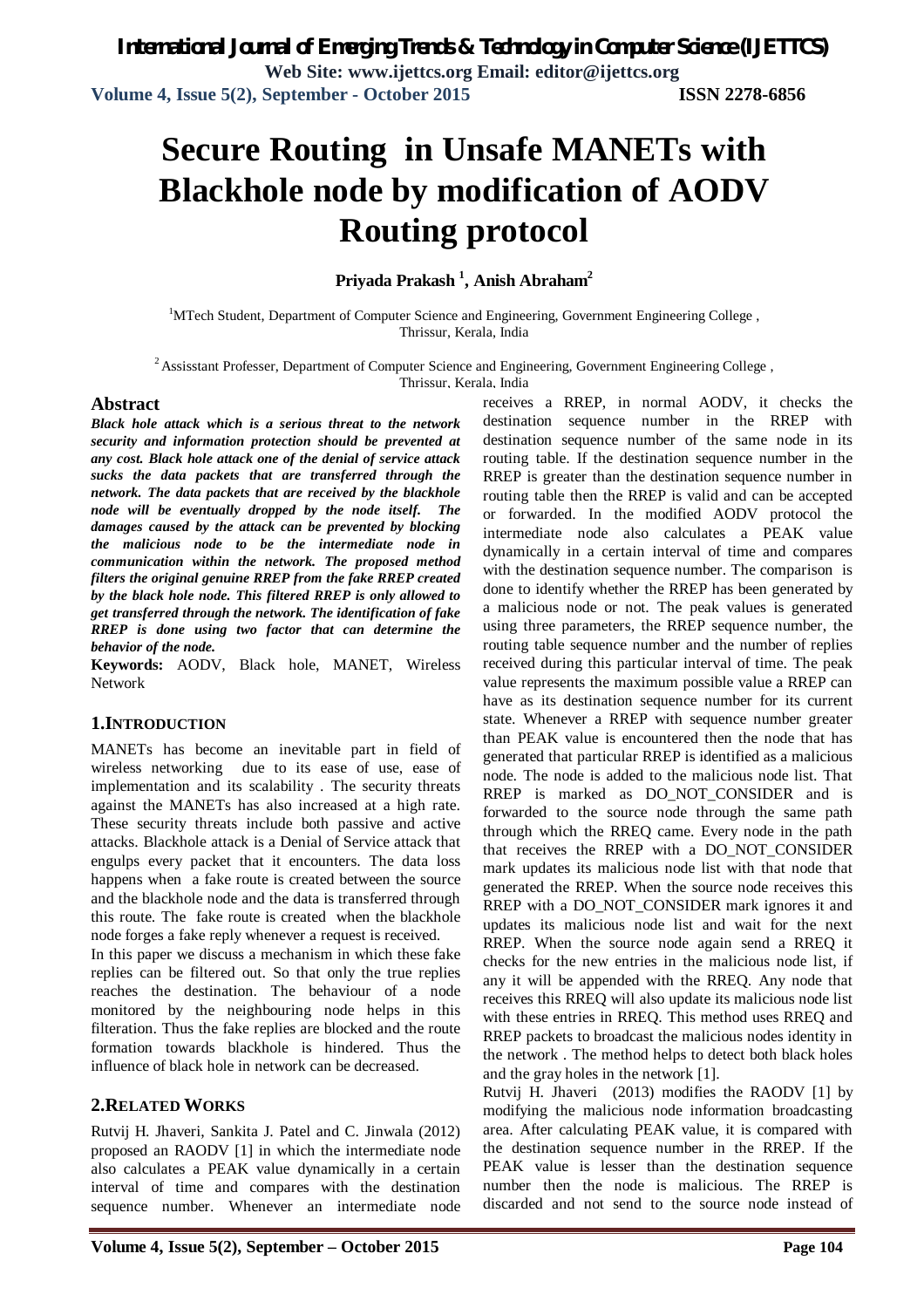# *International Journal of Emerging Trends & Technology in Computer Science (IJETTCS)* **Web Site: www.ijettcs.org Email: editor@ijettcs.org**

## **Volume 4, Issue 5(2), September - October 2015 ISSN 2278-6856**

broadcasting. The malicious node list of intermediate node is updated with the node that generated the RREP [2].

Yaser khamayseh, Abdulraheem Bader, Wail Mardini, and Muneer Bani Yasein (2011) proposed a method by modifing the AODV protocol by including a data structure referred as the trust table for every node and an extra field called trust field in the RREP. And also source node sends the its data only if the node replying with RREP is a reliable node. When a source node broadcast a RREQ the trust table of the nodes recieving the RREQ will get updated. Inorder for a node to become a trustworthy node and to get updated in the trust table of its neighbouring node it should pass a behavioural analysis filter. The filters considers the following aspects of the network such as continual change of neighbourhood, number of active connections that a node is part of, the link activity duration etc. Each node keeps a file of history registers informations about these aspects of its neighbours and is saved in the cache. This become the reference and support for the filter. When a source node broadcast a RREQ in the network, in order to be a trustworthy node the node should pass the filter. If it is able to pass then the neighbouring node will add the source node in its trust table. This process go on until the RREP is generated by a node. The replying node can be the destination itself, the intermediate node or the black hole node. The trust field in the generated RREP represents the reliability of the route. This field is initialized as 0 by replying node. The reliability of the route is estimated by the node reached in first hop from the replying node. When the next hop node receives the RREP the reliability or the trust factor is estimated and modified. The most critical stage in which the detection occurs is here. If the next hop node identifies the replying node as destination node then the trust value is changed from 0 to 2. If the replying node is not the destination but if it is present in the trust table of next hop node then the trust value is updated from 0 to1. If the replying node is neither the destination nor a trusted node then the trust value is not changed. As the RREP moves through the reverse path every node update the trust table with the previous node if the trust factor is 1 or 2. When the RREP reaches the source node data will be send only if the trust factor is 1 or 2 else it will be discarded and wait for next RREP [3].

Radha Krishna Bar, Jyotsna Kumar Mandal and Moirangthem Marjit Singh (2013) proposed a method in which the trustworthiness of a node is calculated by means of its ability to forward both the data packets and the RREQ packets. The method keep track of number of packets received and sent by each node. The factor W1 and W2 are calculated based on these counts. W1 represents the ability to forward the packets and is calculated as the ratio between Number of packet sent and Number of packet received.

$$
W1 = \frac{Number\ of\ packets\ Sent}{Number\ of\ packets\ received}
$$
 (1)

$$
W2 = \frac{Number\ of\ RouteReply\ sent}{Number\ of\ RouteRequest received}
$$
 (2)

The ptrust value is increased when threshold value is greater than the threshold value. Else decrease the ptrust value. The Trust Value is calculated as

$$
Trust Value = W1\square W2\square prrust
$$
\n(3)

Insert Trust value into Routing Table and the route establishment according to Routing Table [4].

#### **3.PROPOSED METHOD**

The proposed method is based on the assumption that the nodes overhear other nodes and keep count of the number of RREQ received by those nodes, the number of RREQ forwarded and the number of RREP created by that nodes. The routing table is updated for every node entry with these parameters. The RREP is added with a new field trust. Whenever a RREQ is broadcasted by the source node the newly added members of the blacklist will be added to the malicious node list [1][2]. Every intermediate node that receives the RREQ will update their black list based on the entries from the RREQ.

Whenever a destination node or an intermediate node responds to a RREQ with a RREP, the trust factor is set as 0. This RREP with trust value 0 is considered to be a unsafe RREP. The next hop neighbour that receives the RREP with trust factor 0 has the privilege to update the trust factor in the RREP as 1 based on the certain criteria. The intermediate node which is the first node to receive the RREP checks whether the RREP is created by the destination itself. Then the trust value can be updated as 1 and can be forwarded. If not the trustworthiness is calculated for the intermediate node that created the RREP. The trustworthiness of the node is calculated based on two factors w0, w1. These factors are calculated as

$$
w0 = \frac{Number\ of\ RREQ\nforward}{Number\ of\ RREQ\ received}
$$
\n<sup>(4)</sup>

$$
w1 = \frac{Number\ of\ RRED\ generated}{Number\ of\ RREQ\ received}
$$
\n(5)

For a black hole node the ratio between Number of RREQ forwarded and Number of RREQ received will be 0 since the number of any packets forwarded by the black hole node is always 0. Similarly the the ratio between Number of RREP generated and Number of RREQ received will be always equal to be 1, since the black hole replies to any RREQ it receives.

So the detection is accomplished by checking whether the parameter w0 is approximately equal to 0 and the parameter w1 is approximately equal to 1. If the condition fails then the RREP is updated with the trust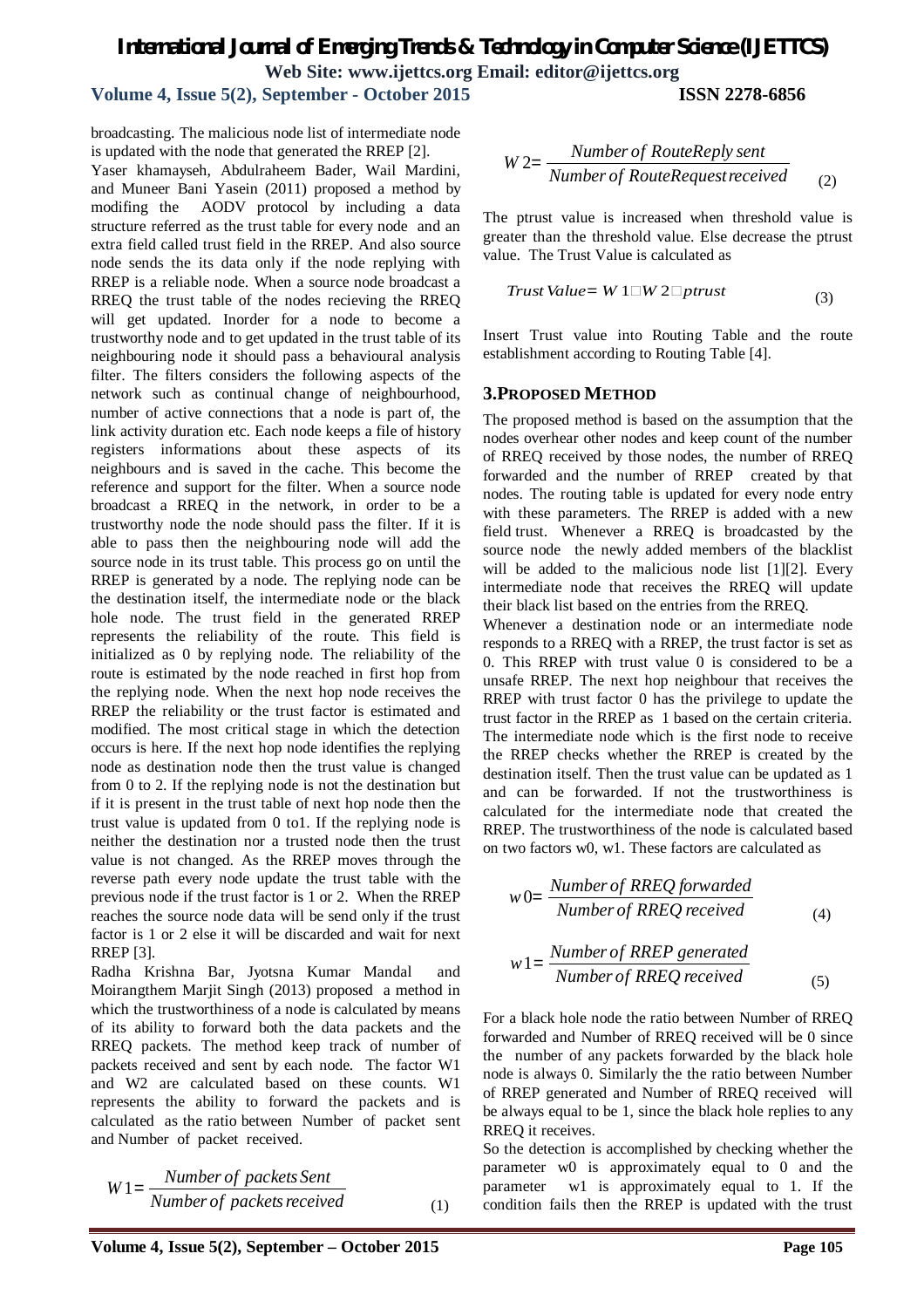# *International Journal of Emerging Trends & Technology in Computer Science (IJETTCS)* **Web Site: www.ijettcs.org Email: editor@ijettcs.org**

**Volume 4, Issue 5(2), September - October 2015 ISSN 2278-6856**

factor 1 and forwarded. If the condition is satisfied for the black hole node the RREP can be a fake reply from the black hole. So further detection is done with the help of neighbouring nodes.

The next hop node that initiates the detection process broadcast a Test Route Request (TRREQ) with the suspected node ID. The neighbouring nodes that keeps the track of the suspected node will reply with a Test Route Reply (TRREP). The TRREP contains the count of number of RREQ received, number of RREQ forwarded and the number of RREP generated. From these details the intermediate node that performs the detection process calculates the parameters w0 and w1.

The figure 1 shows the scenario of the communication in which SN denotes the source node, IN the intermediate node, DN the destination node, MN the malicious node and ON the overhearing neighbour node. The ON node is in the vicinity of the nodes MN, IN. When the source node initiate the route discovery procedure by broadcasting the RREQ with the destination field set as DN. The RREQ reaches the nodes in the network either from the source node SN or forwarded by an intermediate node IN.

The nodes IN, ON which has a route to the destination will reply to the RREQ without broadcasting the RREQ . Similarly the destination node which receives the RREQ will also reply to the RREQ. But when a malicious node MN receives the RREQ it will surely reply with a fake reply even though a route is not present to the destination node. It is assumed that the any node that create a RREP should reply with the trust factor 0. Only the next node that first receives the RREP has the privilege to update the trust factor as 1.

The first node to receive the RREP which is an intermediate node will initiates the detection procedure. The RREP from the destination node will be updated with a trust value 1 by the intermediate node since the replying node itself is the destination node. When the RREP is updated by a trust factor 1 the RREP will be forwarded. Once the RREP is updated with a trust factor of 1 then every other intermediate node will be forwarding the RREP towards the source node SN.

The RREP with trust factor 0 created by any intermediate node will subjected to the detection process by the first neighbour node receiving the RREP. The neighbour node IN will check the routing table entry of the replying node. Based on the routing table entries fields line number of RREQ received, number of RREQ forwarded, number of RREP generated the trustworthiness of the replying node is calculated by finding the w1 and w0 values. If the replying node is found to be trustworthy then the trust field in the RREP will be updated to 1 and then forwarded. Since the node

IN figure 1 is a non malicious node the RREP is forwarded with trust value set as 1.

If the intermediate node IN itself cannot determine the trustworthiness of the replying node then the intermediate node seeks the help of the other neighbouring nodes. This is done by broadcasting the TRREQ with the replying

node IP address as the suspected node. The neighbour nodes ON which is monitoring the malicious node MN will retrieves the routing table entry for the suspected node MN and send the field entries number of RREQ received, number of RREQ forwarded, number of RREP generated to the intermediate node that has broadcasted the TRREQ. These data are send by embedding them in TRREP.

After receiving the TRREP the intermediate node that has initiated the detection process again checks for the trustworthiness of the replying node. If the trustworthiness of the replying node is still not determined then the RREP will be discarded.



**Figure 1** Modified AODV

It is assumed that only the RREP with a trust factor of 1 always reaches the source node. The other RREP with trust factor 0 will be filtered and ignores , thus preventing it from further broadcast. It is also assumed that the intermediate node that first receives the RREP is responsible for the detection process. But there are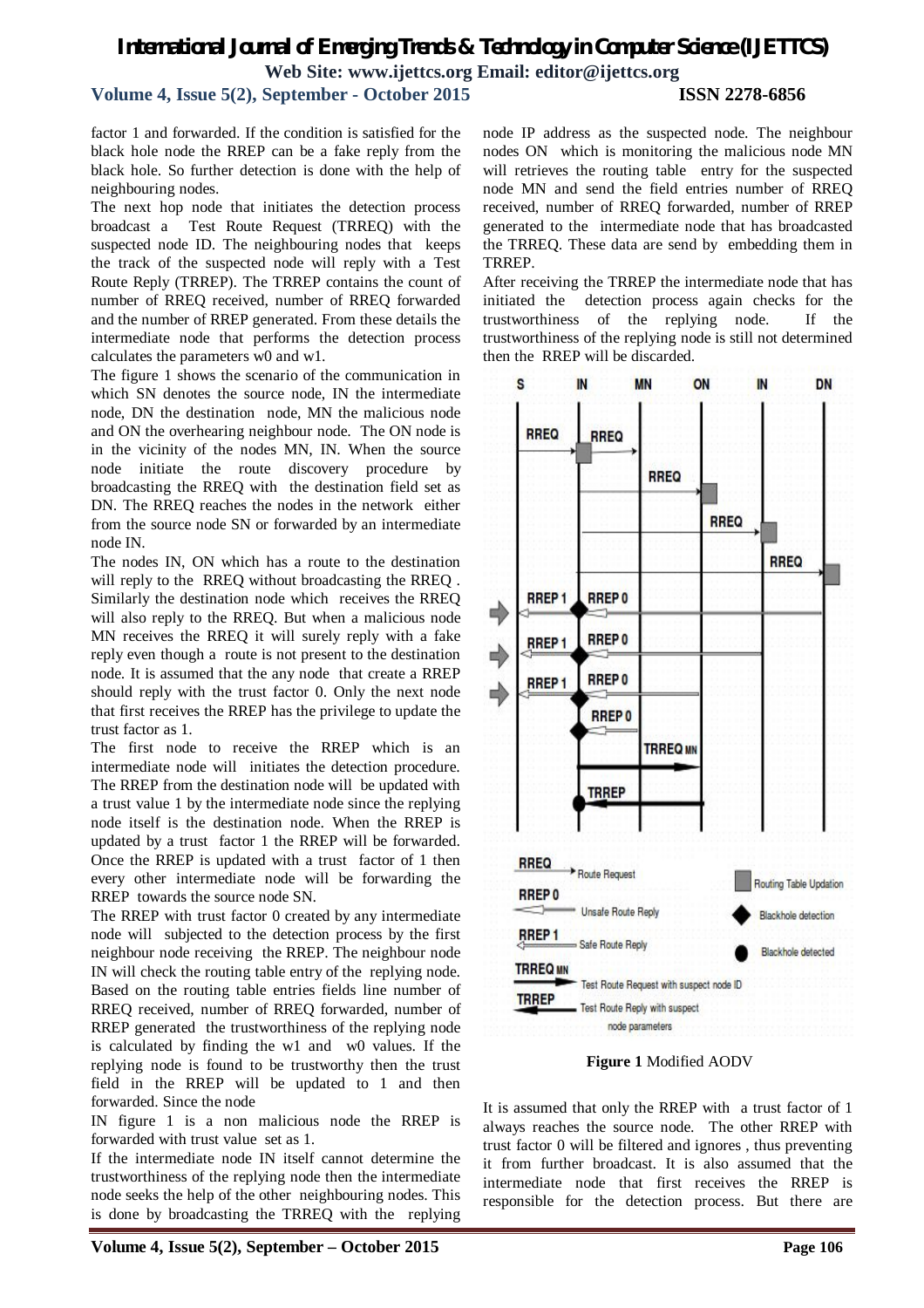# *International Journal of Emerging Trends & Technology in Computer Science (IJETTCS)* **Web Site: www.ijettcs.org Email: editor@ijettcs.org**

destination node.

**4.3 Results and Analysis**

# **Volume 4, Issue 5(2), September - October 2015 ISSN 2278-6856**

circumstance when the source receives the RREP with trust value 0 as in figure 2. This is because the replying node itself become a neighbour of the source node. In that case the source node will act a s the intermediate node that first received the RREP and initiates the detection procedures.



**Figure 2** Scenario when the RREP 0 is received

So a source node always checks whether the trust factor in the received RREP is 0 or 1. The trust factor 0 represents that the replying node is the neighbour of source node and it indicates that the source node should initiates the detection procedure by calculating the trustworthiness of the replying node and if needed by the means of TRREQ.

#### **4.SIMULATION RESULTS AND ANALYSIS**

#### **4.1 Experimental Setup**

The simulation has been implemented in NS 3.21. The node mobility patterns is emulated by the random way point mobility model in ns3 with a topology of 1000m by 1000m. The underlying traffic protocol is UDP/CBR with a packet size of 1024 bytes and AODV is the base routing protocol.

| <b>Table 1:</b> Parameter specifications |                                 |
|------------------------------------------|---------------------------------|
| Parameter                                | <b>Value</b>                    |
| Grid size                                | $1000m \times 1000m$            |
| Routing Protocol                         | AODV.<br>MAODV,<br><b>BAODV</b> |
| Number of nodes                          | 20                              |
| Mobility model                           | Random Way Point                |
| Mobility range                           | $2,4,6,8$ 20                    |
| Packet traffic                           | <b>CBR/UDP</b>                  |
| Packet size                              | 1024 bytes                      |
| Simulation time                          | 100 s                           |
| No of Communications                     | $10, 20, 30, \ldots, 100$       |
| Pause Time                               | 0                               |
| Data rate                                | 250 Kbps                        |

#### **4.2 Performance Metrics**

PDR is the ratio between the number of packets transmitted by a source and the number of packets received by a destination. PDR value determines the number of packets successfully delivered to the

of communication or flow is varied from 10 to 100 and the average PDR is calculated for AODV and MAODV separately. The analysis and the results are depicted in the figure 3 . The performance of modified AODV is better than AODV.

The performance of the Modified AODV is evaluated by varying the parameters like number of communications and mobility. In each communication source sends five packets of 1024 bytes to the destination. The number

*PDR* =  $\frac{Number\ of\ packets\ received}{M}$ 

*Number of packets received* <sub>(6)</sub>



#### **Figure 3** Comparison of PDR by varying number of communication

By keeping the number of communication same the mobility is varied from 10 to 100 and the average PDR is calculated for AODV and MAODV in separative. The analysis is done and the results are shown in figure 4. It is found that the PDR value is better for Modified AODV when comparing with AODV.

# PDR Vs No of Communication